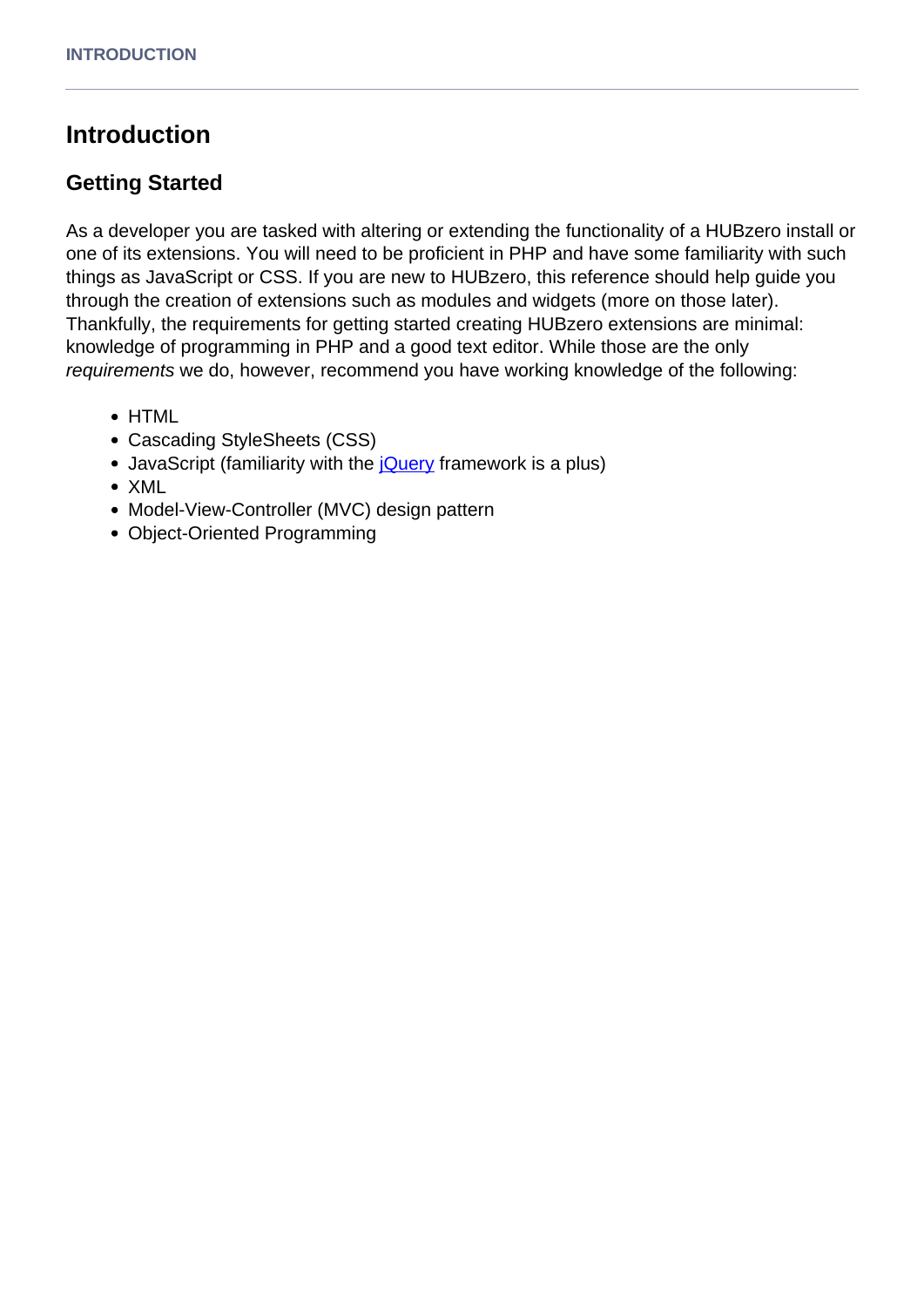# **Upgrade Guide**

### **Directory Structure & Files**

Most notable about the 2.0.0 release will be the new directory structure and reorganization of the various files and extensions comprising the CMS.

Files are essentially divided between two primary directories: app and core.

/app /core index.php

The app directory is where everything concerning a specific hub lives. That is, it's the home to all the logs, cache data, uploads, and extensions unique to a specific instance of a hub.

### **Constants**

| Joomla                     | Hubzero                                           |
|----------------------------|---------------------------------------------------|
| <b>JPATH ROOT</b>          | PATH ROOT                                         |
| <b>JPATH BASE</b>          | PATH ROOT                                         |
| <b>JPATH_SITE</b>          | PATH_ROOT                                         |
| <b>JPATH ADMINISTRATOR</b> | PATH ROOT                                         |
|                            | No files or code should be placed into or read    |
|                            | from the administrator directory and it is slated |
|                            | for deletion in a future version.                 |
| <b>JPATH COMPONENT</b>     | Component::path(\$option)                         |
| n/a                        | PATH APP                                          |
|                            | Points to ROOT/app where all hub-specific data    |
|                            | resides.                                          |
| n/a                        | PATH CORE                                         |
|                            | Points to ROOT/core where the framework and       |
|                            | core extensions live.                             |
| JEXEC                      | HZEXEC                                            |
|                            |                                                   |

It is highly recommended, when including files within the same extension (component, module, plugin), to use the DIR and FILE PHP constants and relative paths.

<?php // This file is example.php, located in: // ROOT/app/components/com\_example/admin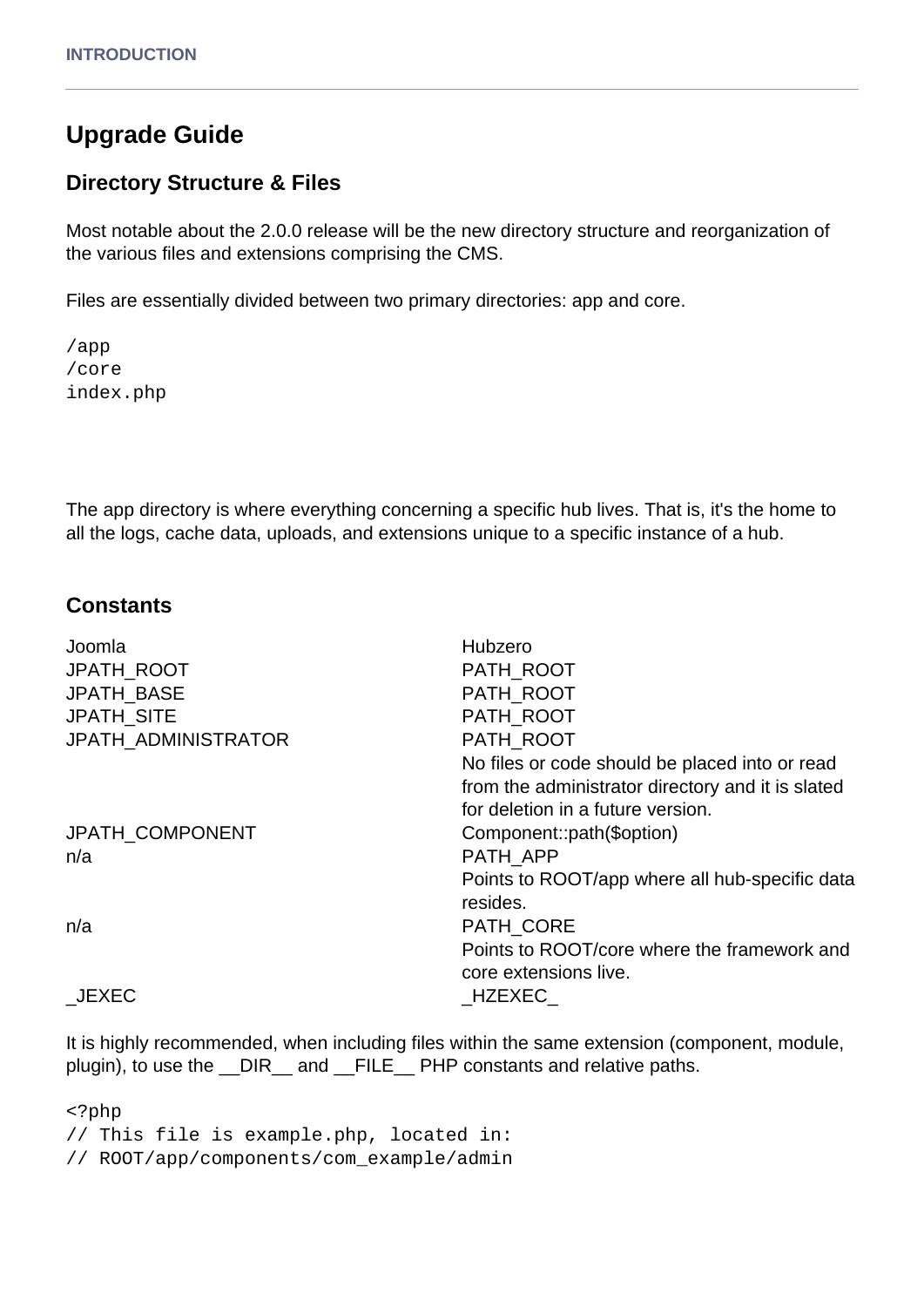```
// dirname(__DIR__) moves up one directory
// ROOT/app/components/com_example/models
require_once(dirname(__DIR__) . DS . 'models' . DS . 'foo.php');
// ROOT/app/components/com_example/admin/controllers
require_once(__DIR__ . DS . 'controllers' . DS . 'example.php');
```
# **Common Classes**

To make upgrading an extension a little easier, a number of Joomla classes (and their methods) have equivalent classes in the new framework.

#### **JRoute**

JRoute::\_(); Route::url();

#### **JText**

The JText class, used for translating language keys, was replaced by the Lang facade. Along with this, the () and sprintf() methods were merged to allow for a single call to Lang::txt() with a variable number of arguments. If more than one argument is passed to the txt() method, the translator will attempt to perform variable replacement in the translated string.

```
// Language file
COM_EXAMPLE_HELLO="Hello!"
COM_EXAMPLE_HELLO_NAME="Hello, %s!"
...
// PHP
// Outputs 'Hello!'
echo Lang::txt('COM_EXAMPLE_HELLO');
// Outputs 'Hello, HUBzero!'
echo Lang::txt('COM_EXAMPLE_HELLO_NAME', 'HUBzero');
```

| JText::_();       | Lang:: $txt()$ ;     |
|-------------------|----------------------|
| JText::sprintf(); | Lang:: $txt()$ ;     |
| JText::plural();  | $L$ ang::txts $()$ ; |
| JText::alt();     | Lang:: $alt()$ ;     |

#### **JRequest**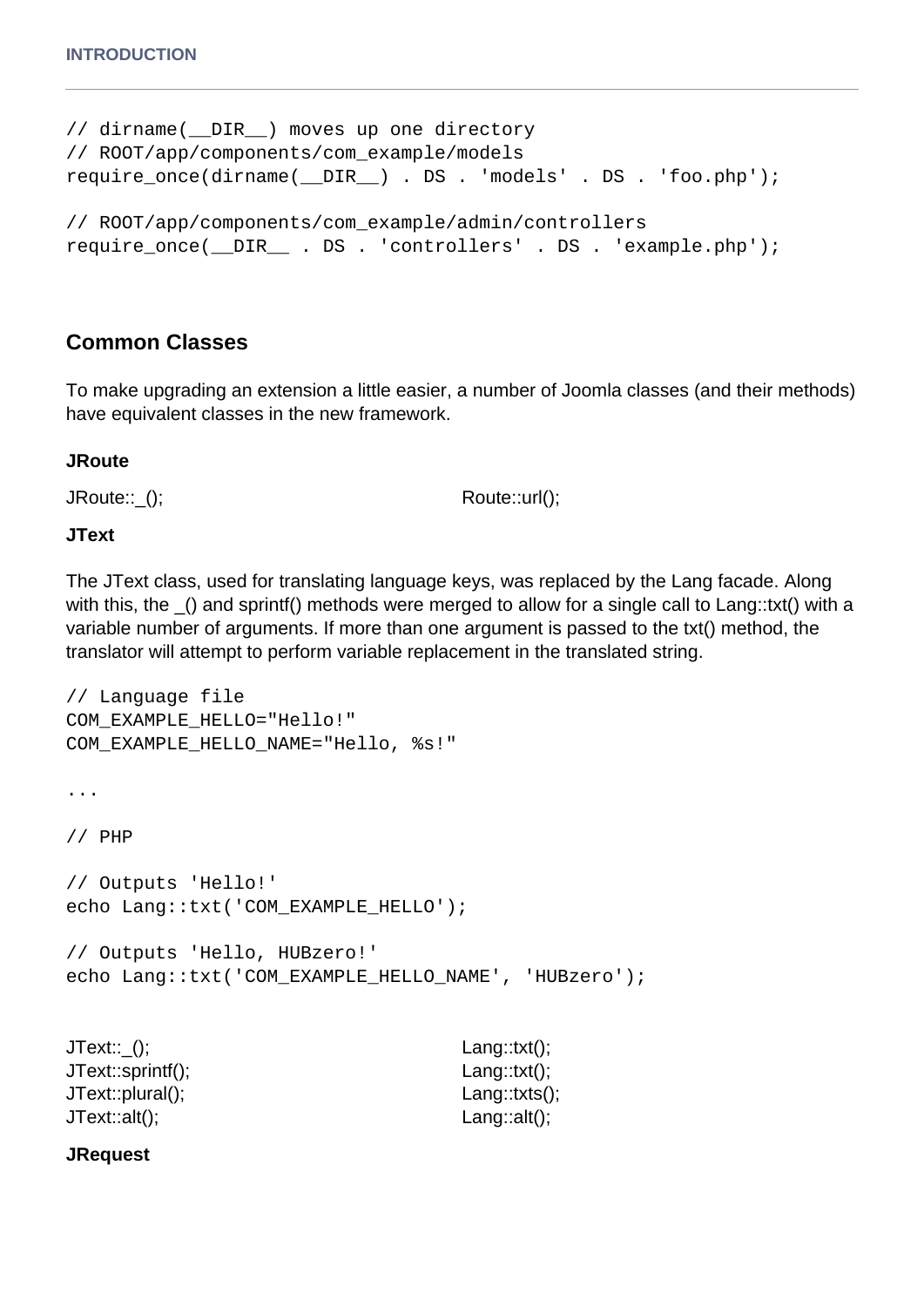To make transitioning easier, all public JRequest methods have been preserved on the global request object, which can be accessed through the application container or the Request facade.

```
// Via the application container
$request = App::get('request');
$foo = $request->getVar('foo');
// Via the facade
$foo = Request::getVar('foo');
```
In the majority of cases, this means simply dropping the 'J' from JRequest will be sufficient for upgrading an extension's code.

JRequest::\* Request::\*

#### **JToolbarHelper**

Perhaps one of the easier conversions; Simply replace instances of JToolbarHelper with the Toolbar facade. Method names and the arguments passed to them stay the same.

```
// Joomla
JToolbarHelper::publishList();
JToolbarHelper::unpublishList();
```
// Hubzero Toolbar::publishList(); Toolbar::unpublishList();

#### **JSubMenuHelper**

As with JToolbarHelper above, only the class name need be updated. All primary method names stay the same.

```
// Joomla
JSubMenuHelper::addEntry(
  JText::_('COM_COLLECTIONS_POSTS'),
  'index.php?option=com_collections&controller=posts',
  $controllerName == 'posts'
);
```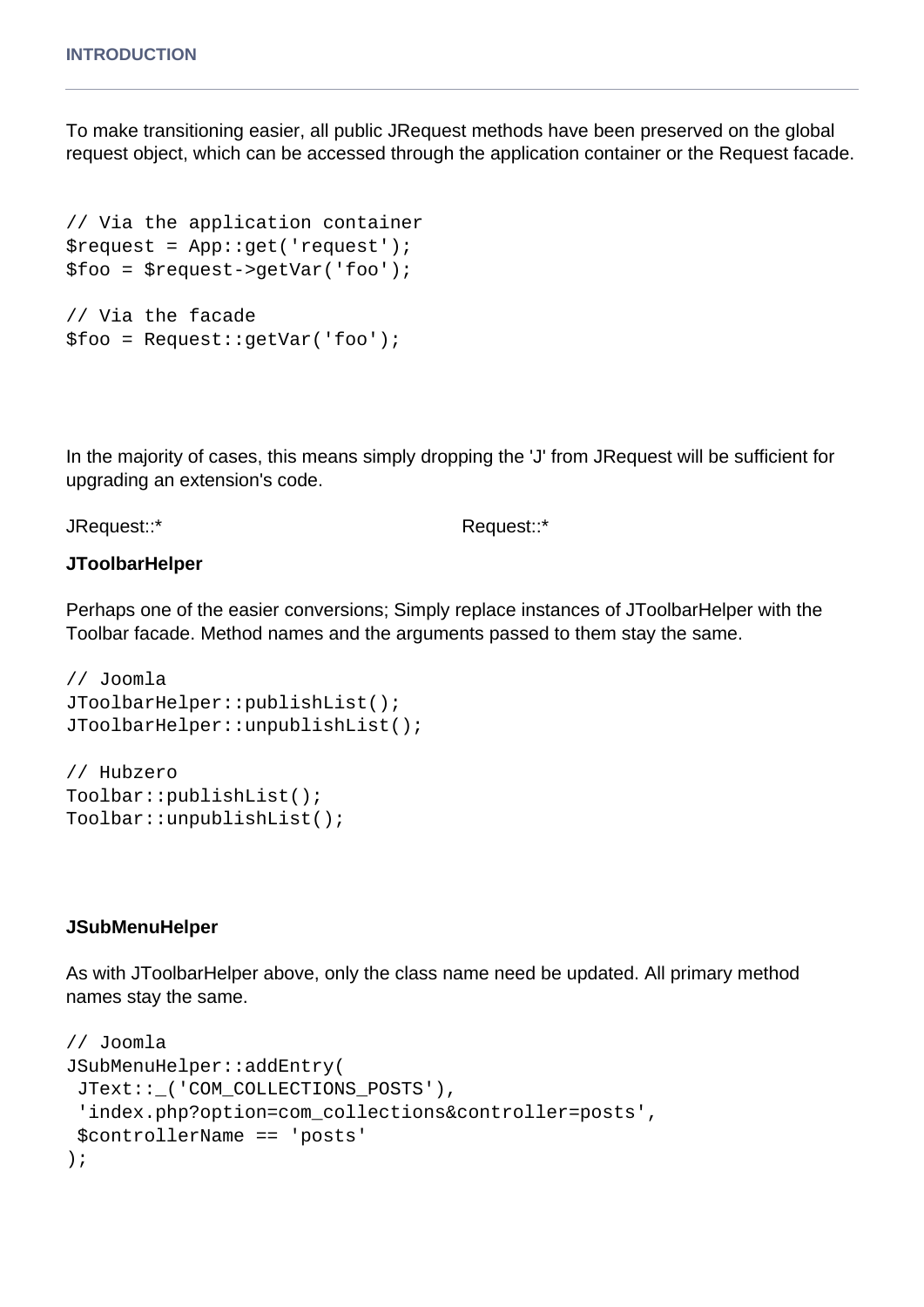```
// Hubzero
Submenu::addEntry(
 Lang::txt('COM_COLLECTIONS_POSTS'),
 Route::url('index.php?option=com_collections&controller=posts'),
 $controllerName == 'posts'
);
```
#### **JHtml**

Unlike may of the other classes mentioned above, the class, method, and arguments changed for the replacement of Html. Easily enough, the "J" can simply be dropped to have a class name of just Html. The method name and first argument passed to said method is a little more complicated but follows a strict pattern. For Html, all arguments were passed to a method of \_(), the first argument being a dot-notation combination of sub library and the function to call within it.

```
echo JHTML::_('grid.sort', 'COM_COLLECTIONS_COL_TITLE', 'title', @$thi
s->filters['sort Dir'], @$this->filters['sort']);
```
For the Html class, the method is now the name of the sub-library and the first argument passed is the name of the function to call.

```
echo Html::grid('sort', 'COM_COLLECTIONS_COL_TITLE', 'title', @$this->
filters['sort_Dir'], @$this->filters['sort']);
```
Examples:

```
// Joomla
JHtml::_('behavior.framework');
```

```
// Hubzero
Html::behavior('framework');
```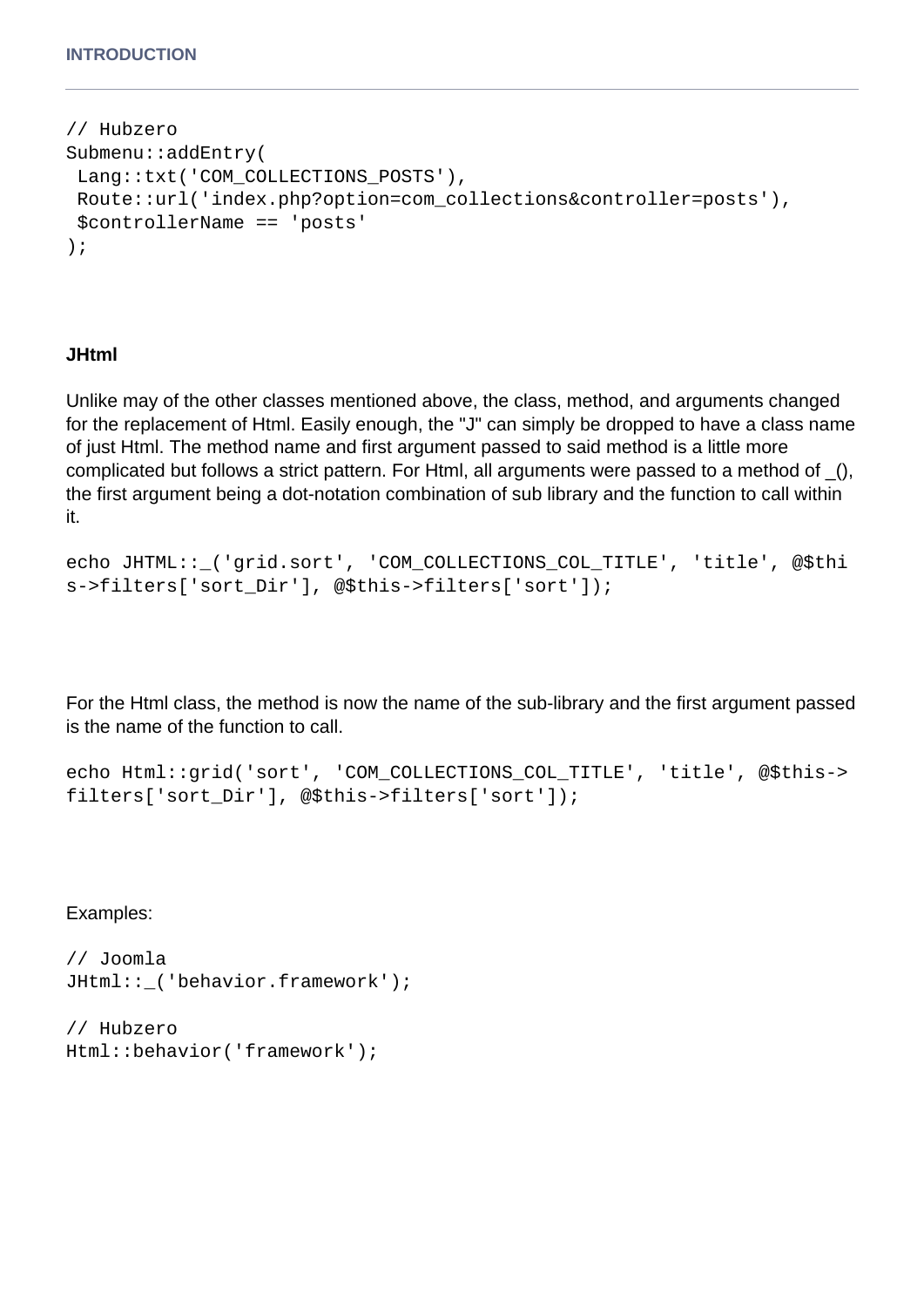## **Factory Objects**

The following is a list of conversions for objects typically acquired from Joomla's JFactory. In most cases, the objects or their equivalents are available for retrieval from the global App. A number of the objects also have associated Facades for quicker access. In the examples below **method()** is variable and implies that the method formerly called on the Joomla object can be called statically on the facade.

Example 1:

```
// Joomla
$user = JFactory::getUser();
echo $user->get('name');
// Hubzero
```

```
echo User::get('name');
```
#### Example 2:

```
// Joomla
$doc = JFactory::getDocument();
$doc->addStylesheet('/some/file.css');
```

```
// Hubzero
Document::addStylesheet('/some/file.css');
```
- JFactory::getUser(); JUser::getInstance();
- Joomla Hubzero Hubzero Facade JFactory::getDbo(); App::get('db'); n/a App::get('user'); User::getInstance(); JFactory::getSession(); App::get('session'); Session::**method()**; JFactory::getDocument(); App::get('document'); Document::**method()**; JFactory::getConfig(); App::get('config'); Config::**method()**; JFactory::getLanguage(); App::get('lang'); Lang::**method()**; JFactory::getCache(); App::get('cache.store'); Cache::**method()**; JFactory::getLogger(); App::get('log')->logger('{log name}');

User::**method()**;

Log::**method()**; Note: The facade only interacts with the debug log. Use App::get('log'); to interact with any other log.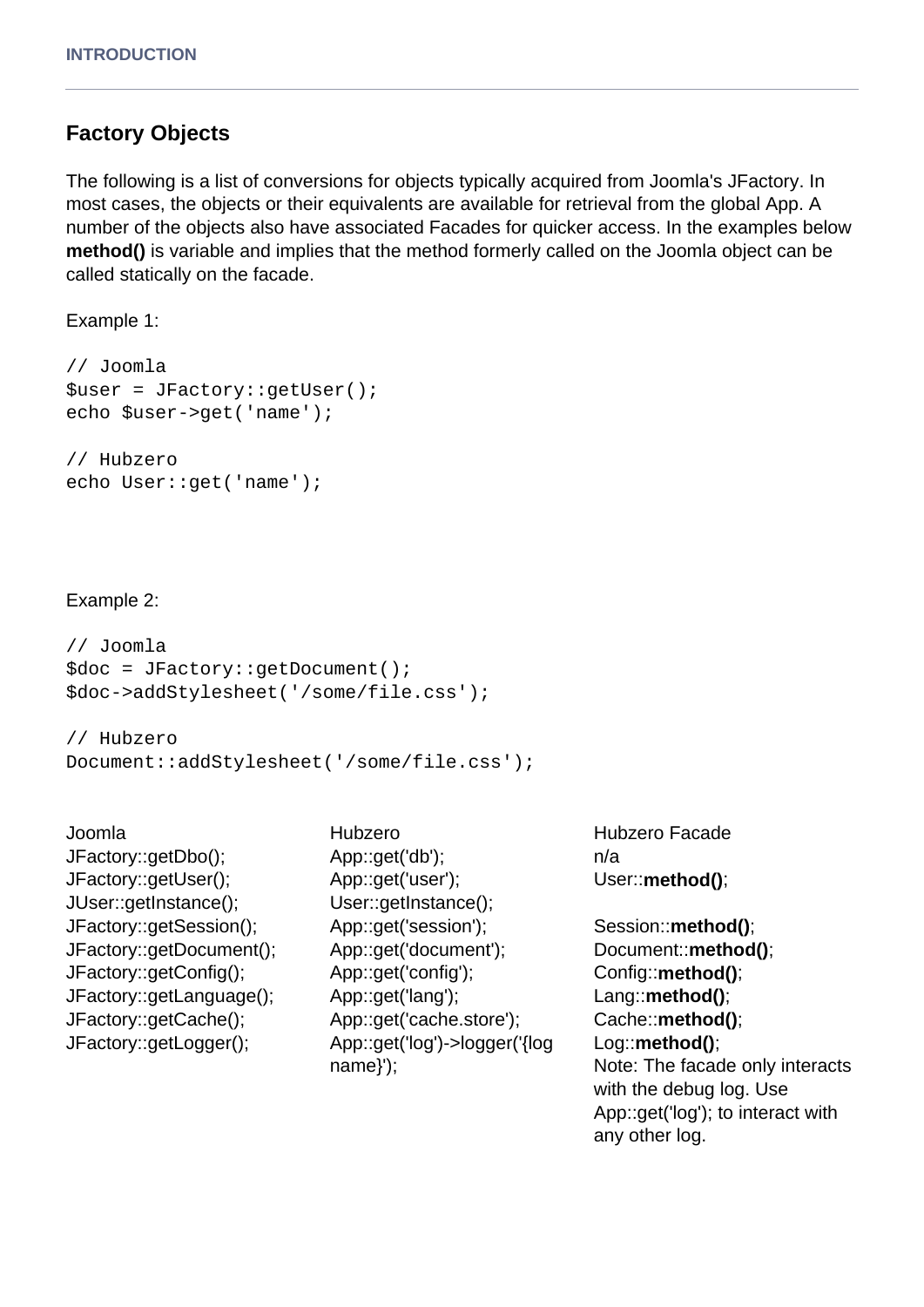#### **Dates**

Along with a replacement class for Joomla's JDate, the CMS includes a global Date class to make handling and formatting of dates a little easier.

#### **Now**

The Date class will always return an instance of HubzeroUtilityDate. If no specific time or timestamp is specified, it will default to 'now'.

```
// Output the current timestamp (UTC) in the database's format. ex: "2
015-04-03 12:23:56"
echo Date::toSql();
// Output the current timestamp (UTC) in Unix format.
echo Date::toUnix();
// Output the current timestamp (UTC) year. ex: "2015"
echo Date::format('Y');
// Output the current timestamp adjusted to the timezone of the hub. F
or example, if the UTC time is "12:23 pm" and the hub's set timezone i
```
s Eastern Standard Time (EST), the time outoutted will be "08:23 am" echo Date::toLocal('g:i a');

#### **Specified date**

A specific timestamp and timezone can be passed to the of method. If no timezone is provided, the timezone will default to UTC.

// Output the current timestamp (UTC) year. ex: "2013" echo Date::of('2013-08-12 17:01:34')->format('Y');

// Output the current timestamp adjusted to the timezone of the hub. e x: "1:01 pm" echo Date::of('2013-08-12 17:01:34')->toLocal('g:i a');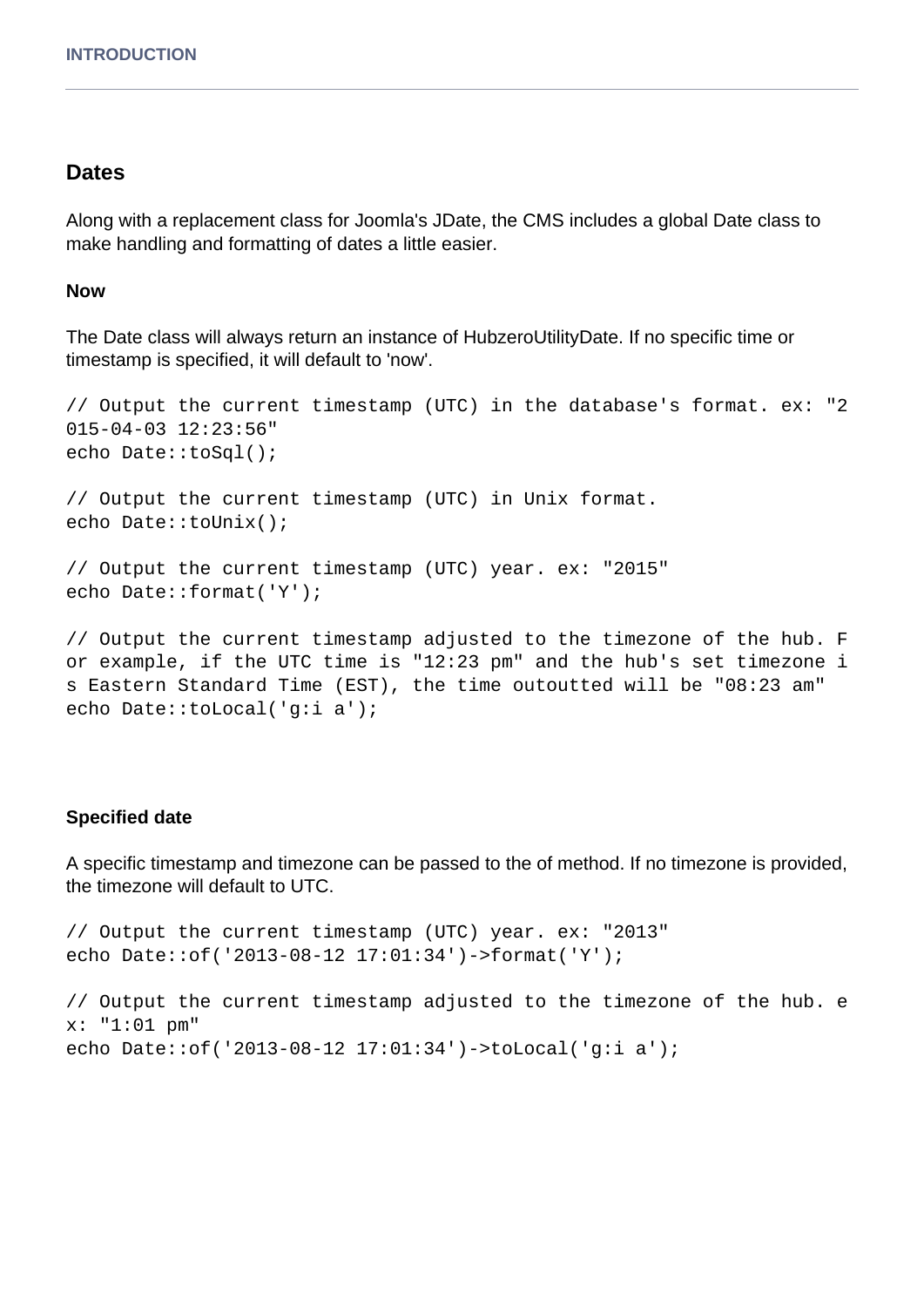### **Users**

The global user object, retrieved from JFactory::getUser() can now be accessed anywhere within the CMS from the User facade. Any method, other than getInstance(), statically called on User will be acted upon the current, global user. This is the same as calling JFactory::getUser()->method().

```
// Joomla
echo JFactory::getUser()->get('name');
```

```
// Hubzero
echo User::get('name');
```
The getInstance() method can be used to retrieve the underlying object (of the facade) and assigned to a variable as needed.

```
// Joomla
$user = JFactory::getUser();
// ... or ...
$user = JUser::getInstance();
// Hubzero
$user = User::getInstance();
```
Obtaining instances of new users can be achieved by calling getInstance(\$id\_or\_username) on the User facade in the same manner as calling JUser::getInstance(\$id\_or\_username) or JFactory::getUser(\$id\_or\_username).

```
// Joomla
$user = JFactory::getUser(1234);
// ... or ...
$user = JUser::getInstance(1234);
// Hubzero
$user = User::getInstance(1234);
```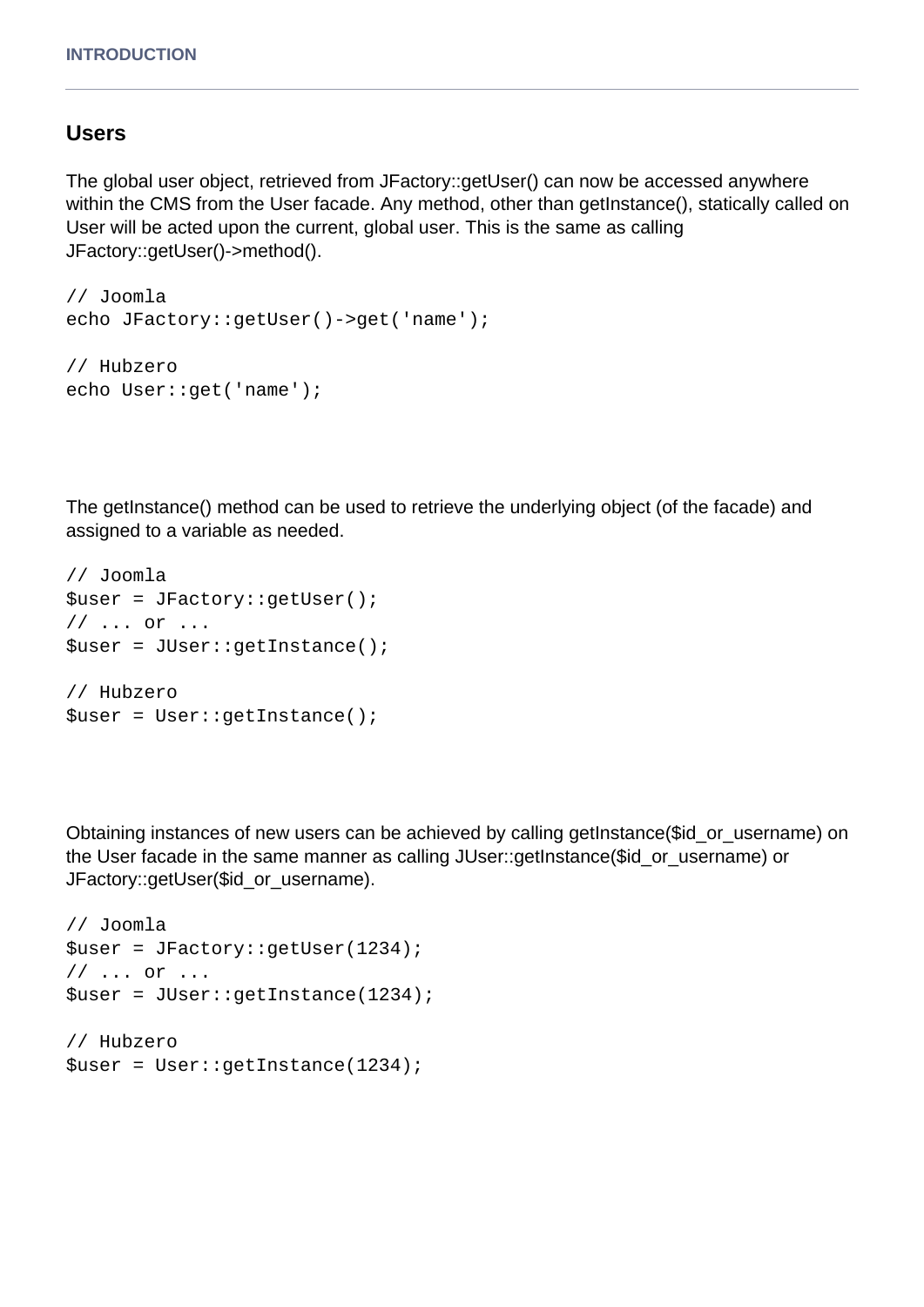# **Contribution Guide**

### **Overview**

#### **Bug Fixes & Patches**

The HUBzero Foundation **[accepts bug fixes and core patches](https://github.com/hubzero/hubzero-cms)**. Submissions are reviewed by Foundation technical staff and, if accepted, they will become part of the HUBzero core distribution. When contributions are offered to the HUBzero Foundation, the copyright for the software must be reassigned to the HUBzero Foundation so that the changes can be managed as an indistinguishable part of the core distribution. The HUBzero Foundation reserves the right to reject submissions for any reason.

#### **Adherence to Standards**

The HUBzero Foundation has established [coding conventions and guidelines](/documentation/22/webdevs/conventions) for developing HUBzero components. All submissions to the core must adhere to the guidelines, coding patterns, and styles laid forth in the documentation. Contributions are reviewed by the Foundation team before being incorporated into the core distribution and those that do not meet the standards may be tweaked or rewritten as needed, or may be accepted pending required changes. Any contribution known to contain security vulnerabilities may be rejected entirely.

#### **Hosted Hubs**

All code extensions and alterations must adhere to the aforementioned coding conventions and guidelines for hubs hosted and maintained by HUBzero. Third-party extensions are allowable but must first be reviewed and accepted to ensure compatibility, functionality, and security concerns are addressed.

#### **Guidelines**

- Be sure that the code follows the [development styles and conventions](/documentation/22/webdevs/conventions)
- Make sure it works.
- If it requires internationalization, documentation, or help to be written, be sure you've done that before submission.
- Variables, subroutines, and comments in the code should be made in English. While the talents of the worldwide community is greatly appreciated, we cannot support code that we cannot read.

#### **Subjective Requirements**

Below are some subjective requirements that should be taken into consideration.

#### 1. **Is this feature useful?**

Consider whether this feature is useful to the current or future users. If there are relatively few people for who this is useful: what other reasons are there to include this?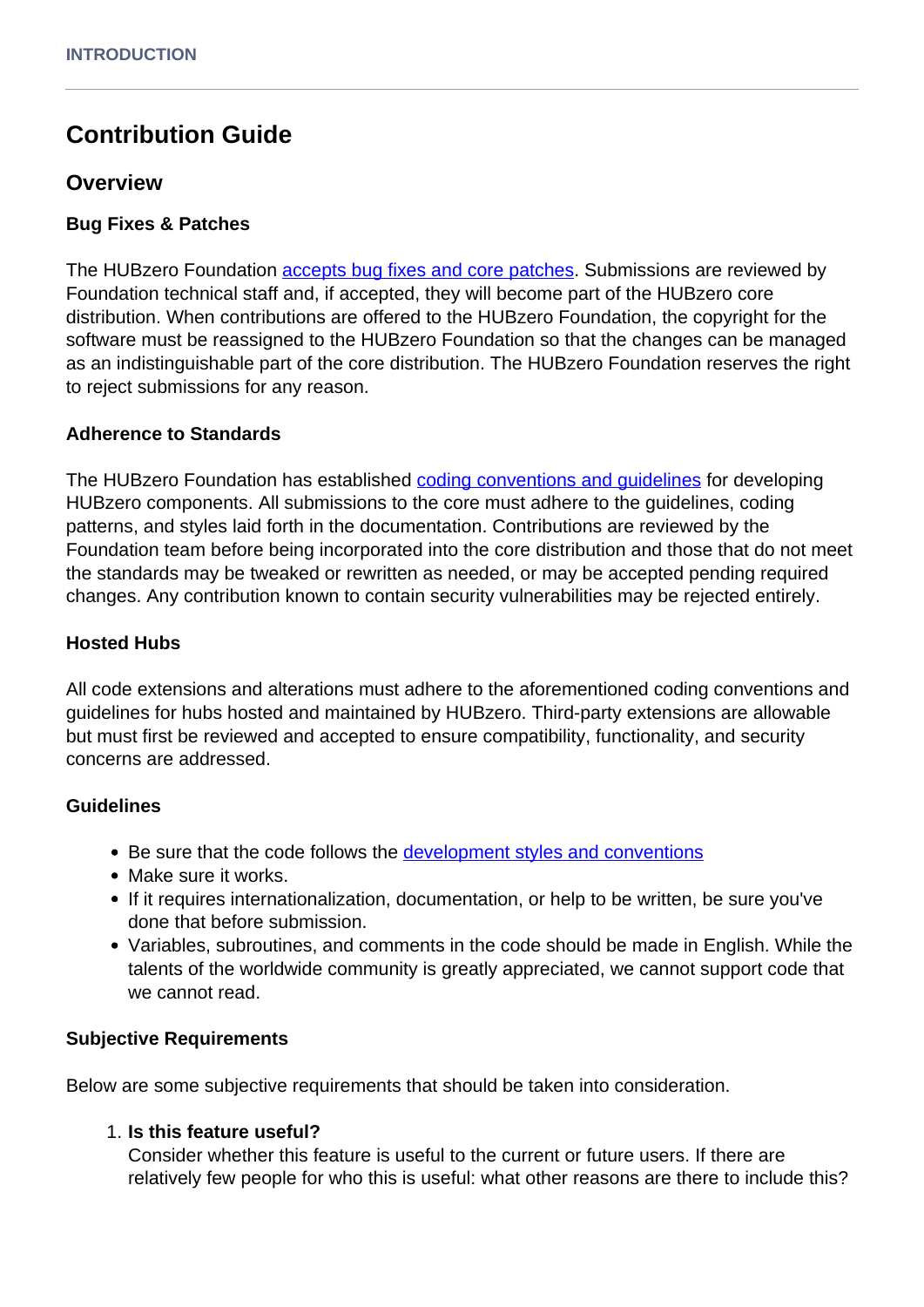If this feature is useful only to some, can it be made in a way that it can be switched off or easily removed, so that it's out of the way of the average user.

- 2. **Is this feature usable by the target audience?** Consider who is the target audience? Is it user-friendly for regular users, does a content manager in an avarage business environment have the skills to use it? Or is this directed to system administrators?
- 3. **What are the maintenance costs of it?** Strongly consider the time and effort spent in maintaining it.
- 4. **Does this fit in the direction HUBzero is going?** This may be something you want to discuss on the [forum](/forum) with other hub owners and users, but you can also submit *inquiries* to the HUBzero team.
- 5. **Is there already a similar feature?** If so: could this similar feature be adapted to suit you needs? Or does your contribution have all the features of the existing feature? And if so, is there a way to upgrade?

# **Code Guidelines**

Hubzero maintains a set of guidelines and rules for code contributions. These are aimed at

creating a consistent, readable, security-minded, and maintainable codebase.

### [HUBzero Git Flow Slides](/resources/1589/download/The_HUBzero_Git_Flow.pdf)

### **Standards and Code Styling**

All code contributions must adhere to the style and conventions outlined in the following: [Developer Conventions](/documentation/22/webdevs/conventions)

### **PHP CodeSniffer**

You can check your code using PHP CodeSniffer. This should be available in most repositories.

On the Amazon Instance or CentOS 6.5 installations, you may install this using sudo yum install phpcs Alternatively, you may install this from source[: Code Sniffer - GitHUB](https://github.com/squizlabs/PHP_CodeSniffer)

Once installed on your system you can clone the HUBzero Standards Repository from [Hubzero](https://github.com/hubzero/standards) [Standards](https://github.com/hubzero/standards). It's recommended to install the standards outside of the hub installation directory.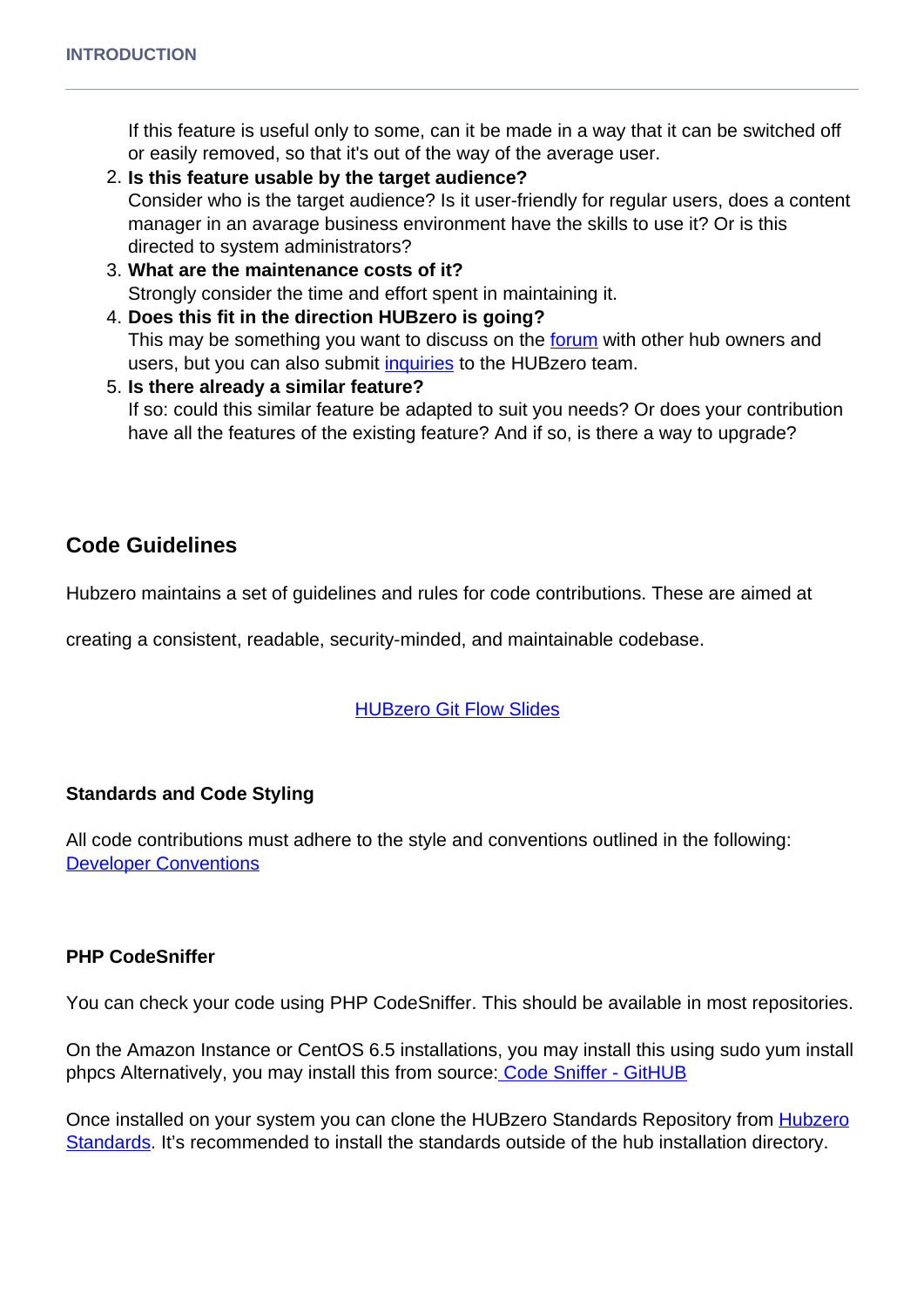git clone -b hubzero-cms-2.1 https://github.com/hubzero/standards /home/<username>/standards

To run PHPCS, you would run an incantation similar to:

```
phpcs -np --standard=/home/<username>/standards/Php/ruleset.xml
--ignore=*/test/*,*/assets/*,*/views/*,*/tmpl/*./path/to/code
```
Where <username> is in your Linux username (centos, more than likely if you're on an AWS instance).

Due to the size of the hubzero-cms codebase, it is recommended that you only run the check against files you've modified. Each file can be specified at the end of the command, replacing (./path/to/code), separated by spaces.

#### **Suggested Workflow**

Hubzero Web Developers have a couple of workflows which have developed organically over the years. In the future, we would like to use tooling to automate the development environment. Due to the complex configuration of all the hub software, starting from the VMware Image available for [download.](https://hubzero.org/download)

A couple of developers have gotten together to put together a CMS-only environment using Vagrant: [CMS-only Vagrant Environment.](https://github.com/kevinwojo/hubzero-vagrant) Instructions for using this environment are available in the repository's README file.

#### **Configuration**

The configuration necessary for web development is outlined below. There may be some variables such as login username, file locations, and users depending on the operating system. A person familiar with a LAMP environment should be able to ascertain these variables with relative ease. In all cases configuration secrets, such as MySQL root user password and admin user password are located in /etc/hubzero.secrets. The Hubzero command-line utility, hzcms, will create this file upon installation of the HUB.

### **External Contribution Process**

#### **Advanced Workflows**

Unless you are confident in your Linux system administration skills, the Hub can be built via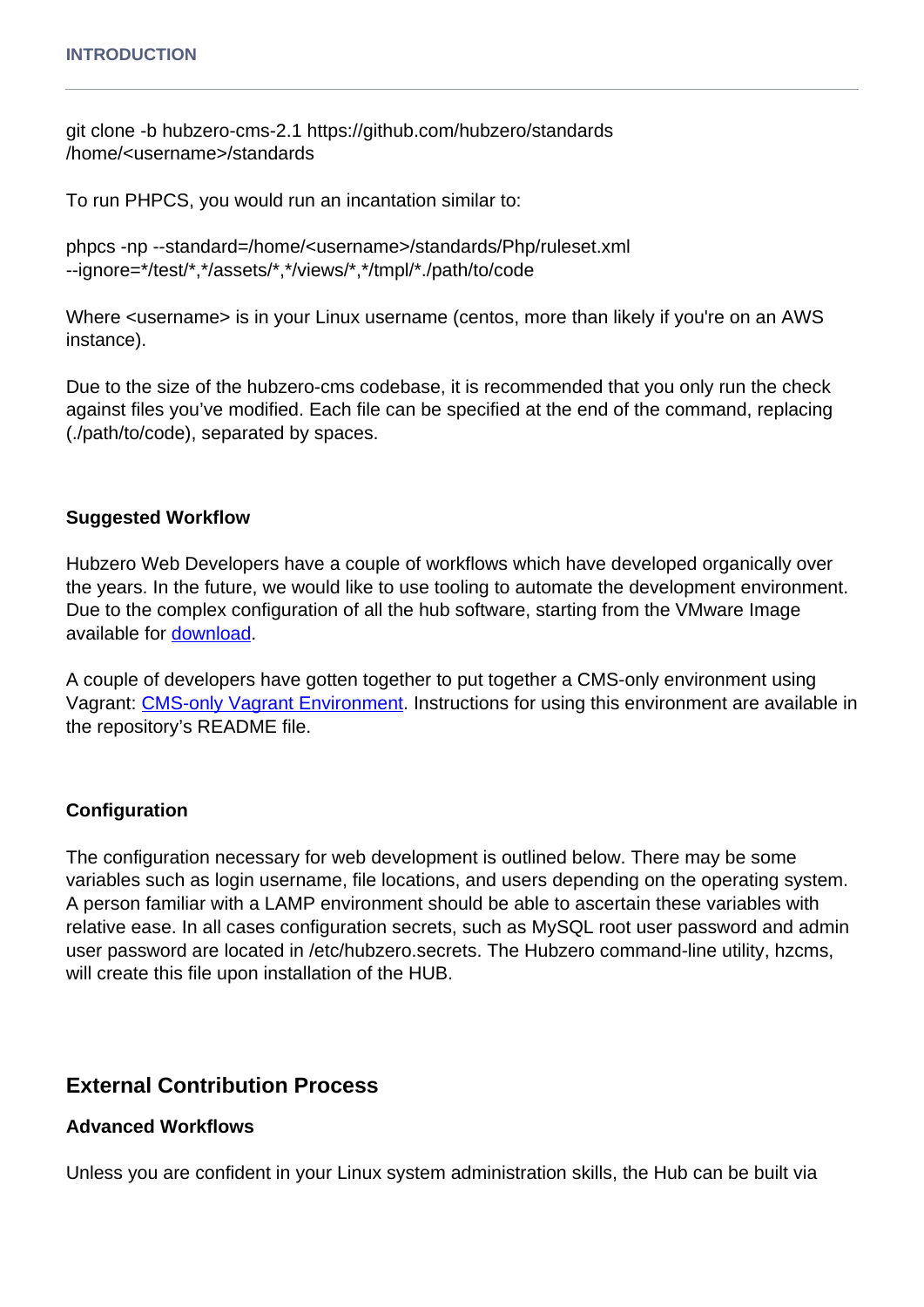Debian and RedHat packages. In the future, we anticipate moving to support RedHat / CentOS over Debian. In our effort to increase our presence on cloud service providers, RedHat / CentOS has been chosen to be implemented first.

#### **Development Workflow on an AWS CentOS Image**

Another approach, which is used internally at HUBzero, is to use the **Amazon Marketplace** [Image.](https://aws.amazon.com/marketplace/pp/B00THHMFEQ)

- 1. Create a GitHub account and Fork the hubzero cms repository
- 2. ssh centos@hostname.aws.hubzero.org
	- 1. Log into the development environment.
- 3. cd /var/www
	- 1. Go to the web root directory.
- 4. cv hub hub.bak
	- 1. Backup the existing code which will be necessary to preserve the configuration files.
- 5. git clone https://github.com/gitusername/hubzero-cms.git hub
	- 1. Clone the development repository, naming it "hub" to preserve the
		- preconfigured location that the web server (Apache) expects.
- 6. git remote add upstream https://github.com/hubzero-cms
	- 1. This adds the HUBzero repository as your upstream remote. This allows you to pull down the latest history.
- 7. cp hub.bak/app hub/
	- 1. Copy the configuration, contained within the app directory, to the new installation.
- 8. cd hub/core
	- 1. a. Go to the core directory.
- 9. php composer install
	- 1. Pull in external dependencies (including the HUBzero Framework).
- 10. cd . . /
	- 1. Go back to the /var/www/hub directory.
- 11. php muse migration -i -f
	- 1. Run database migrations.
- 12. cd /var/www
	- 1. Go to the /var/www/ directory
- 13. chown apache:apahce hub R
	- 1. Change the owner and group of the hub directory to something that the web server agrees with.
- 14. chmod 775 hub R
	- 1. Change the file mode back to something permissible for development purposes.
	- In production environments this is a little more locked down.
- 15. git checkout <br anch>
	- 1. At the time of writing: 2.1.0 is the stable branch.
		- 1. This branch really should have been called 2.1 and is treated as such. Each minor release is branched from a point in time on 2.1.0.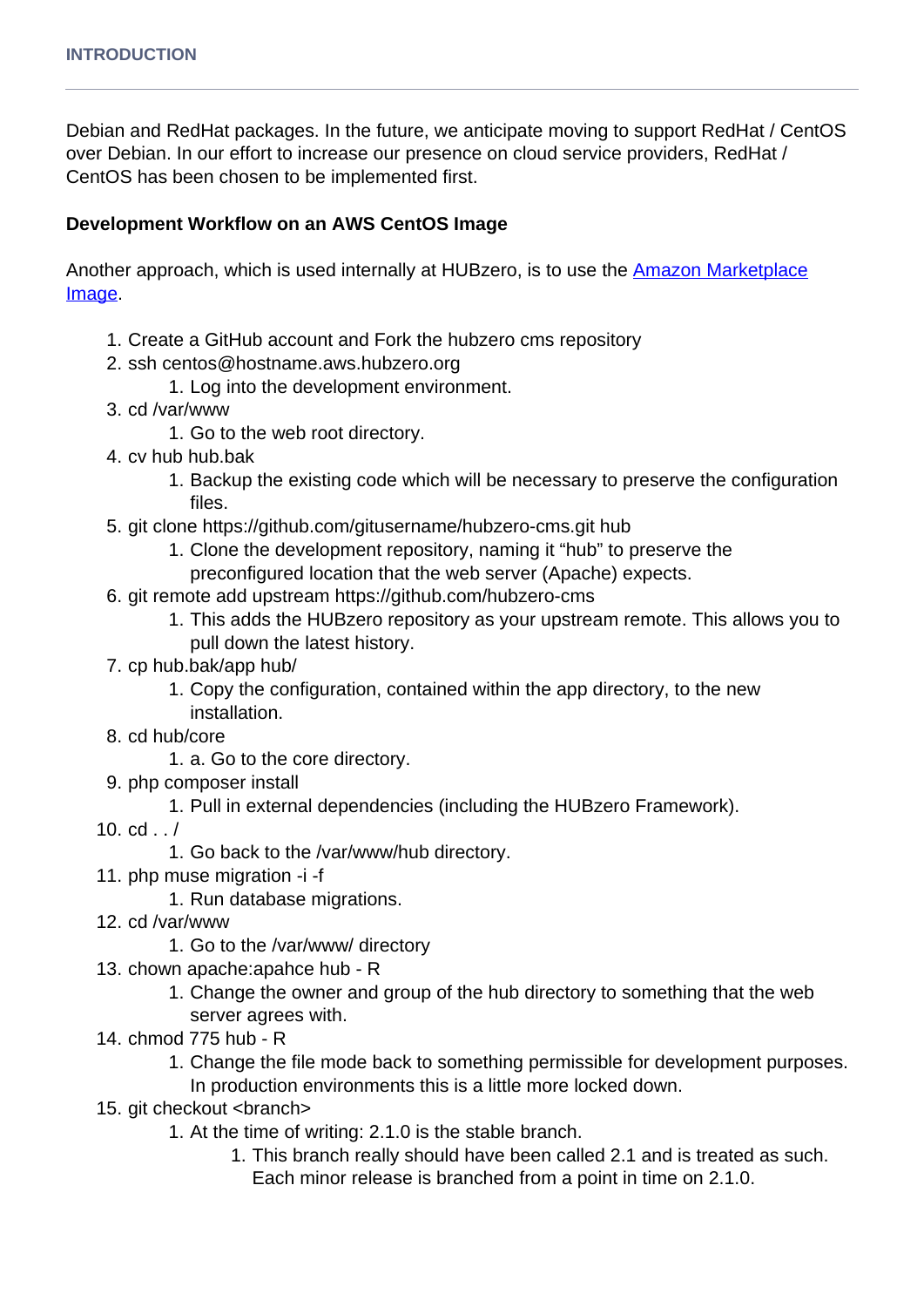- 2. master is the unstable branch.
- 16. git fetch --all
	- 1. Pull the latest code.
- 17. git pull --rebase upstream/<branch>
	- 1. Merges the latest changes from upstream into your local branch.
- 18. git checkout -b <feature-branch>
	- 1. This creates a feature branch. This is something completely arbitrary that means something useful to you as a developer.
	- 2. This will create a branch from whatever branch you select in step 14 and will have the latest history from steps 15 and 16.
- 19. <make some valid changes to the code>
	- 1. Fix a bug, for instance.
- 20. git add <file>
	- 1. Add the file(s) to the commit.
- 21. git commit -m "Descriptive message"
	- 1. Form the commit and add a descriptive message meeting the standardized message formatting requirements.
- 22. git push origin <feature-branch>
	- 1. Push your changes to your repository.
- 23. Open Pull Request on GitHub
	- 1. This starts the code review process. Another developer must approve the code submission(s) before they enter the mainline.
	- 2. It is highly recommended that you run PHPCS against your code before opening pull request. Styling errors may lead to a rejection of your code.
- 24. For further contributions, repeat steps 15 23

# **General Tips**

- Explore your dev environment. It's yours! You should have your own personal development environment. Use it to explore the Hubzero platform as a whole. Most of the Hubzero code is written in PHP or Python, which can be read via a text editor.
- Don't be afraid to "trash" your development environment. Development environments should be messy. They're your workspace to make, break, and create cool stuff. In VMware and other virtual machine applications, creating snapshots is a convenient way to return the machine to a working state.
- Ask questions. Feel free to ask Hubzero Developers questions through support tickets or our Contributor's channel at<https://hubzerocontributors.slack.com>.
- Read the documentation. We try to do our best to keep the essentials in our documentation up-to-date. If something doesn't seem to be working for you, let us know! We'll help you out.
- Use Muse. Muse is the CMS's command-line interface. There is a lot of functionality it brings to the table.
- Submit Bug Fixes. Come across an issue in core? Submit a ticket or contribute a fix !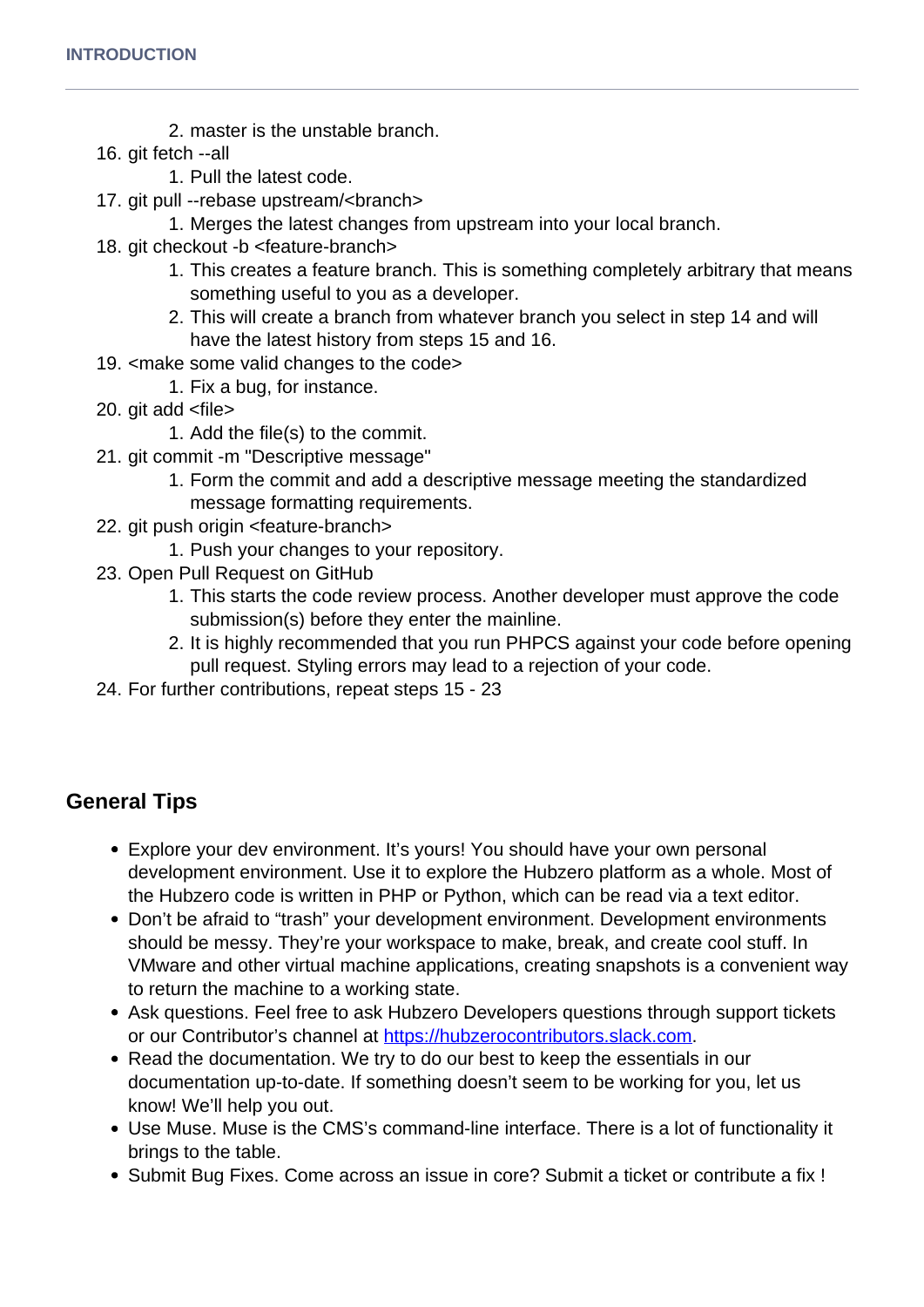The Hubzero codebase is extensive and there are a lot of features that need upkeep.

Create Portable Code. Use relative paths, environment variables, and DNS entries (no IP addresses) to reference files and assets to ensure your project does not break when your code is migrated to another machine during maintenance.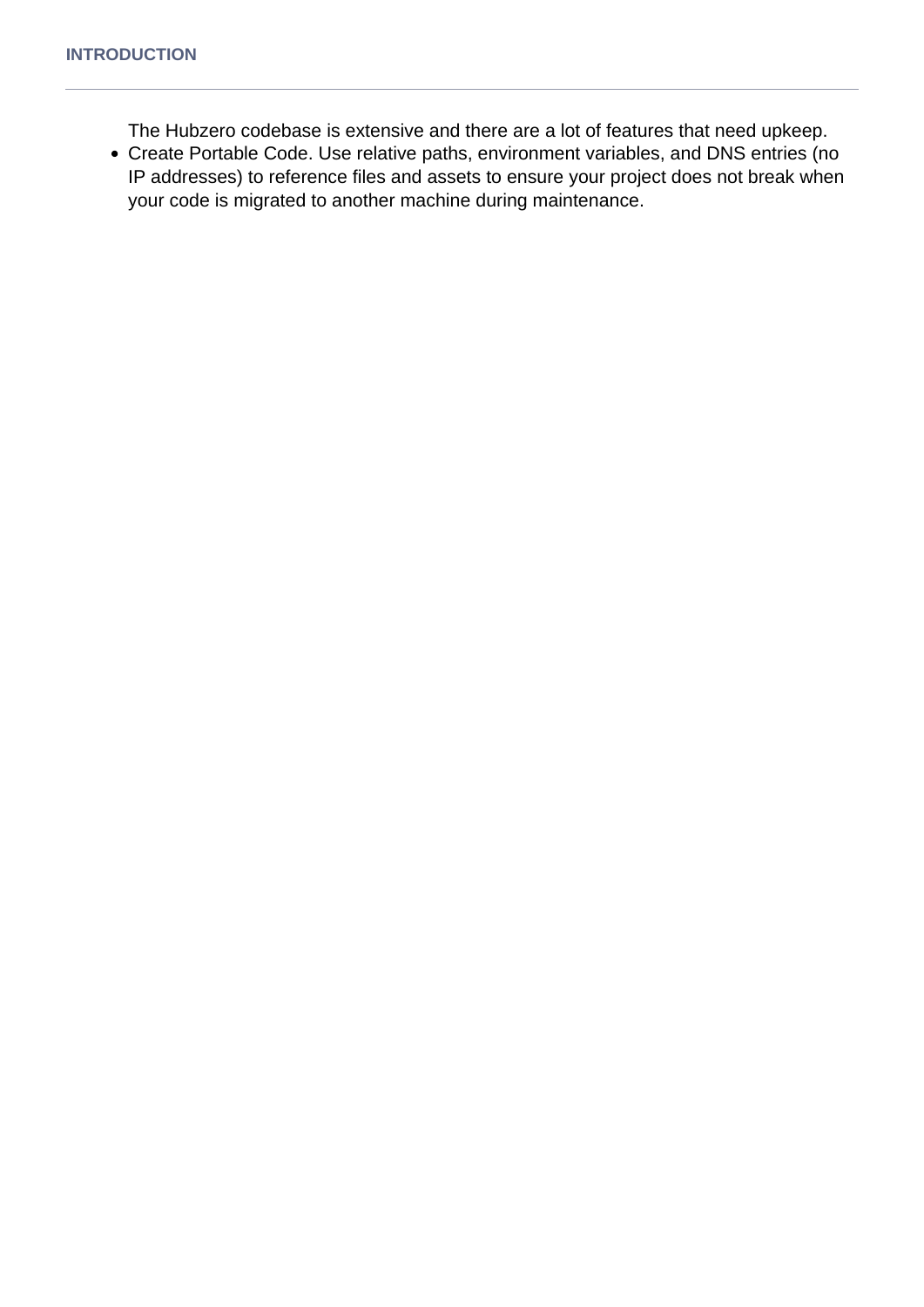# **Development Environment**

### **Setting up your Development Environment**

The HUBzero Platform is comprised of many software packages woven together into an a single system. The minimum requirements for developing HUBzero web code can be a simple Linux Apache MySQL PHP (LAMP) server matching the currently supported Linux distribution. At the time of writing, Centos 7. Although the a simple LAMP server should suffice, it should not The HUBzero maintainers try to ensure that system administrators do not have to deviate too much from the stock distribution in order to install HUBzero.

## **Setup Development Environment via VMware Image**

The Hubzero maintainers package a VMware Image available for evaluation and development purposes available for download at [https://hubzero.org/download.](https://hubzero.org/download)

## **Setup Development Environment via Packages**

If you are confident in your Linux system administration skills, the Hub can be built via Debian and RedHat packages. Instructions can be found [in our documentation under System](documentation/22/installation) [Administrators.](documentation/22/installation) Once the hub is operational, you will want to clone the hubzero-cms repository for development.

See the Getting the Latest Code section for instructions on how to use git to grab the latest code.

# **Getting the Latest Code**

In the pre-packaged development environments listed above, the hubzero-cms code is a snapshot of when the package was created. To obtain the latest code, we will use git to clone the hubzero-cms repository.

In order to get the latest code you will need:

- SSH access to the machine
- sudo privileges
- git

A couple conventions for this section, in particular:

- this text indicates an incantation to be typed in the terminal.
- <something> indicates something that should be replaced with value you have set.
- [!] indicates something that should be interpreted, or have your judgment applied.